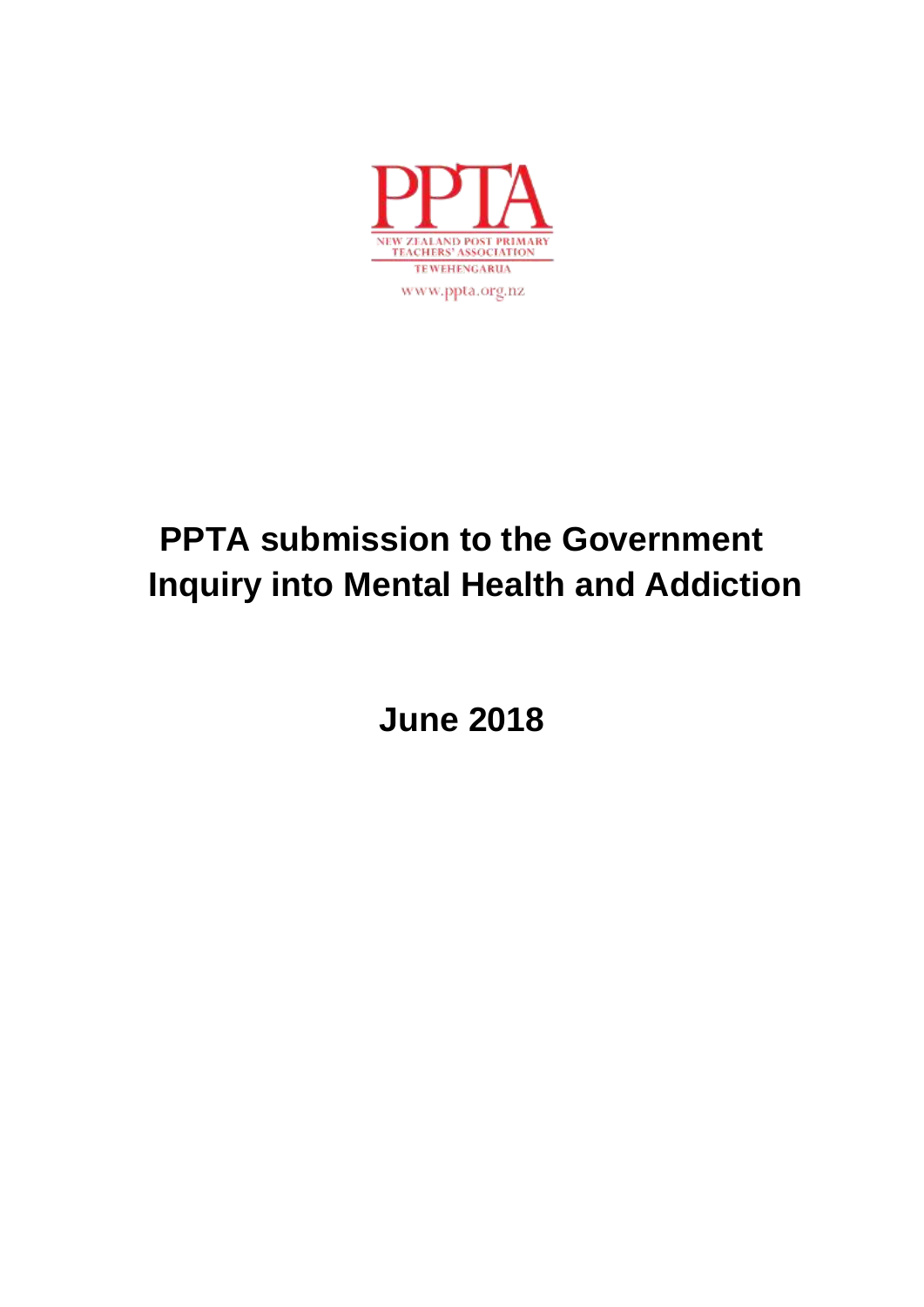## **1. About PPTA**

1.1 PPTA represents the majority of teachers engaged in secondary education in New Zealand, including secondary teachers, principals, and manual and technology teachers.

Under our constitution, all PPTA activity is guided by the following objectives:

- (a) To advance the cause of education generally and of all phases of secondary and technical education in particular;
- (b) To uphold and maintain the just claims of its members individually and collectively; and
- (c) To affirm and advance Te Tiriti O Waitangi.

This submission is from the PPTA Executive, and is on behalf of all of our members, and focusses on the provision of mental health and addiction services in secondary schools.

### **2. What is currently working well?**

- 2.1 Many schools employ highly experienced and competent guidance counsellors. These counsellors are able to act as an initial contact point for students requiring support, and may refer the student to other services where they are available. Where these services are not available many counsellors have the skill and ability to support the young people through their issues.
- 2.2 Schools, particularly in larger centres, have access to specialist Alcohol and Other Drug (AOD) Counsellors who are able to work within the school setting and form strong relationships with the young people they work with.
- 2.3 The ERO national evaluation 'Guidance and Counselling in Schools Survey Findings' (July 2013)<sup>1</sup> identified that schools with very well supported students use the skills of quidance counsellors:
	- Strong leadership
	- Strategic resourcing of people, time and space
	- People with the professional capacity to help students manage their problems or refer them to expert help
	- Clear expectations around guidance and counselling practice

<sup>1</sup> <sup>1</sup> <http://www.ero.govt.nz/publications/guidance-and-counselling-in-schools-survey-findings/>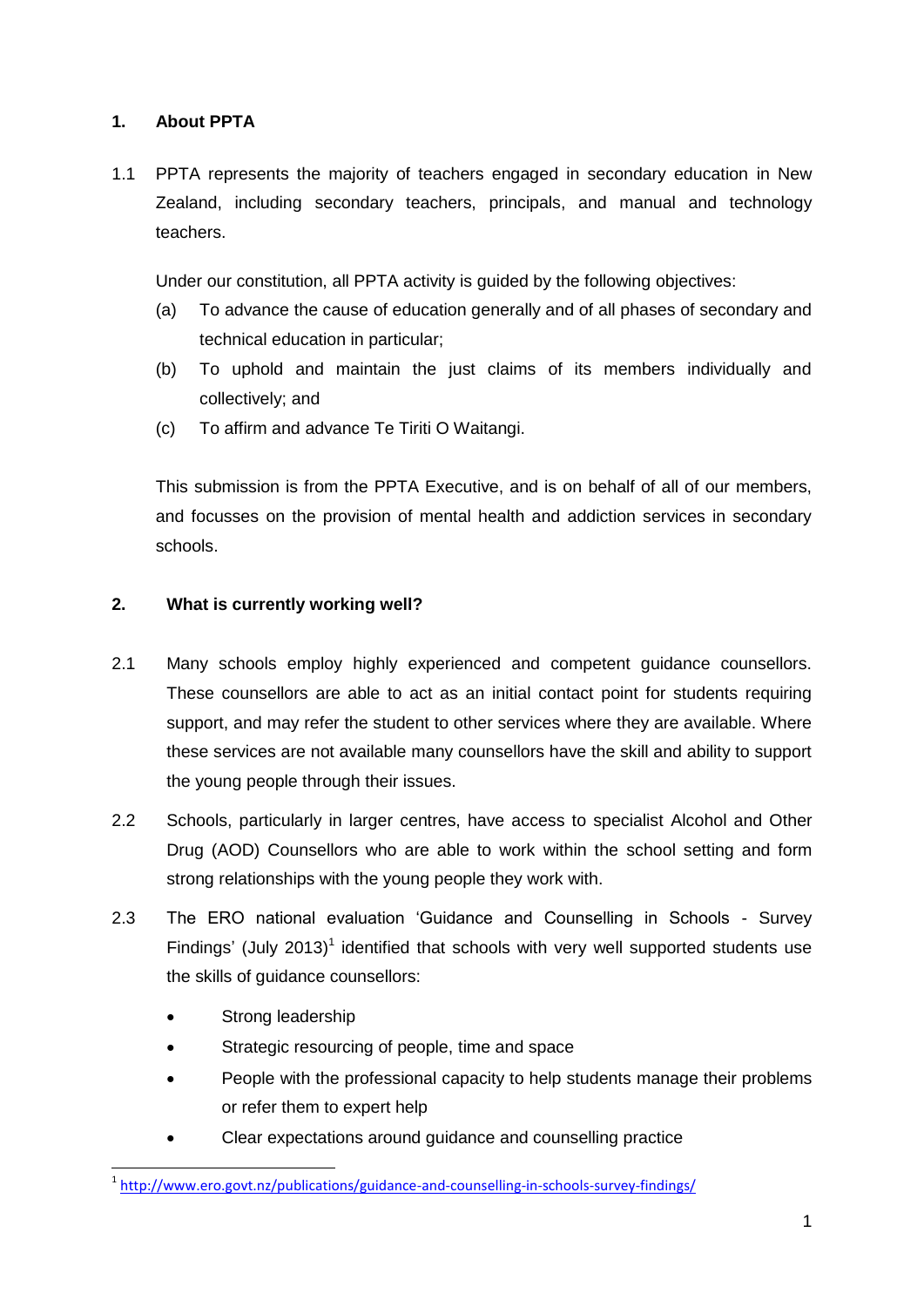Good relationships and communication both internal and external to the school/ wharekura.

### **3. What isn't working well at the moment?**

- 3.1 There is no funding in the school system that is specifically tagged for guidance counsellors. There is funding which is for pastoral care but this includes deans, SENCO and other forms of support needed within schools.
- 3.2 From 1989 until 1995, the Ministry's staffing formula for schools contained a "tagged" element that had to be used to employ guidance counsellor(s). The tagging was removed in 1995 by the Ministerial Reference Group on staffing.
- 3.3 The formula used to be as follows:
	- Year 9-13 roll below 400 but above 200: 0.6 FTTE
	- Year 9-13 roll 400-899: 1 FTTE
	- Year 9-13 roll 900-1199: 1.5 FTTE
	- Year 9-13 roll 1200-1399: 2 FTTE
	- Year 9-13 roll 1400-1799: 2.5 FTTE
	- Year 9-13 roll 1800+: 3 FTTE

1

- 3.4 According to this formula, once a school increased in size over 1800 there was no provision for increased numbers of guidance counsellors. There are now a number of schools with rolls over 1800, so using this formula is not helpful for these schools.
- 3.5 NZAC recommends a ratio of 1 counsellor : 400 students<sup>2</sup>.
- 3.6 The ERO national evaluation 'Guidance and Counselling in Schools Survey Findings' (July 2013) identified that some schools had no provision for counselling.
- 3.7 While the issues that guidance counsellors deal with are becoming more complex and challenging, we are hearing that the ability to refer students to external specialists is becoming increasingly difficult.
- 3.8 Currently there is no provision for guidance counselling services in Years 1-6.

<sup>&</sup>lt;sup>2</sup>[http://www.nzac.org.nz/viewobj.cfm/schoolguidance\\_finalwebsiteversion.pdf?file\\_name=schoolguidance\\_fin](http://www.nzac.org.nz/viewobj.cfm/schoolguidance_finalwebsiteversion.pdf?file_name=schoolguidance_finalwebsiteversion.pdf&objID=2595) [alwebsiteversion.pdf&objID=2595](http://www.nzac.org.nz/viewobj.cfm/schoolguidance_finalwebsiteversion.pdf?file_name=schoolguidance_finalwebsiteversion.pdf&objID=2595)